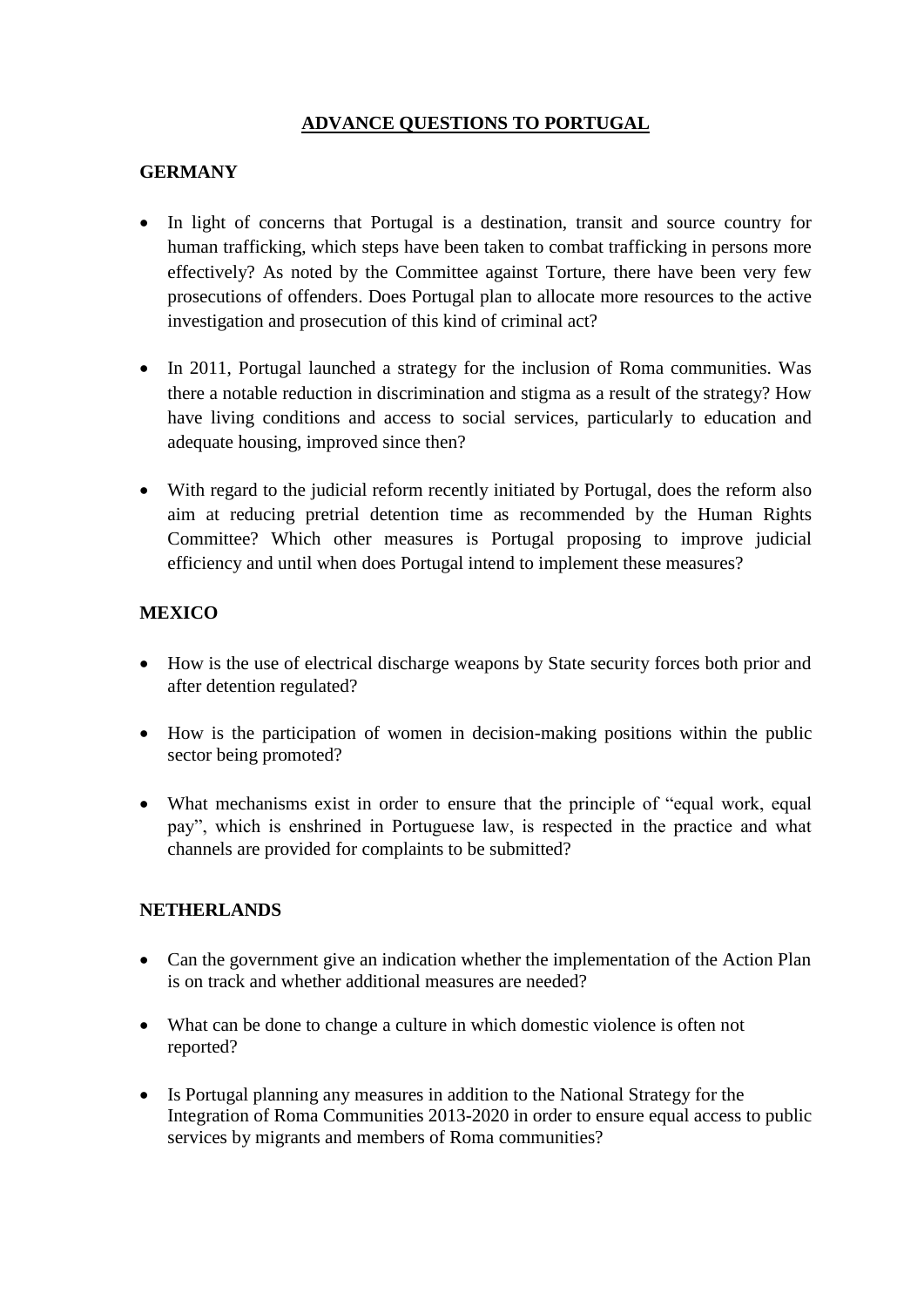- Can the government indicate what it will do to prevent these instances from occurring and what can be done to expedite the judicial processes?
- Is the Government of Portugal planning to fully align its national legislation with the Rome Statute, by incorporating provisions to cooperate promptly and fully with the ICC?

## **NORWAY**

- In light of the current economic and financial crisis and the tightened access to funding for NGOs, how does Portugal plan to ensure that civil society can continue to develop its role as a corrective to the government in matters relating to human rights?
- Given that plans to build new prisons have been put on hold, how does Portugal intend to alleviate the capacity pressure in its prisons?
- Due to slow legal processes, Portugal has received a large number of judgments from the European Court of Human Rights concerning the right to a fair trial and effective remedies. How does Portugal plan to implement these judgments in order to fulfil its obligations under the European Convention of Human Rights?

### **SLOVENIA**

 We note that with regard to combating violence against women Portugal is focusing on the issue of violence against elderly women. We would be interested in the measures Portugal is putting to address the protection of elderly women against violence.

#### **UNITED KINGDOM**

- Could you please provide further information about Portugal's priorities as candidate for Human Rights Council membership for the years 2015-2017.
- To what extent is the Government of Portugal considering fully aligning its national legislation with the Rome Statute, through the incorporation of provisions to fully and promptly cooperate with the International Criminal Court (ICC)? To what extent does existing legislation address cooperation with the ICC?
- What is the Government of Portugal's assessment of the effectiveness of measures taken to reduce social acceptance of domestic and gender-based violence? How does the